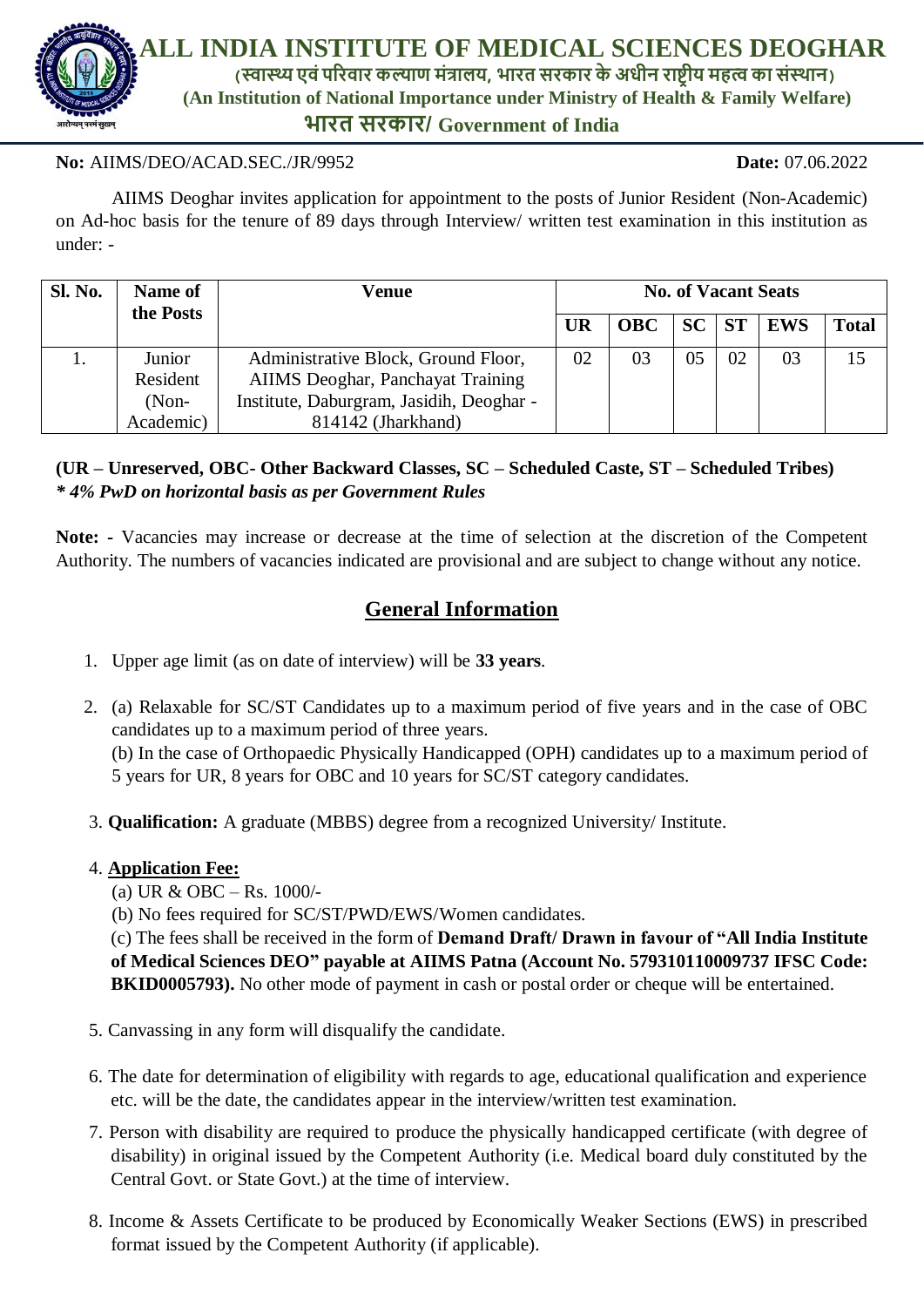

 **ALL INDIA INSTITUTE OF MEDICAL SCIENCES DEOGHAR (स्वास्थ्यएवंपरिवाि कल्याण मंत्रालय, भाित सिकाि के अधीन िाष्ट्रीय महत्व का संस्थान) (An Institution of National Importance under Ministry of Health & Family Welfare) भाित सिकाि/ Government of India**

- 9. Eligible candidates are requested to report at Administrative Block, Ground floor, AIIMS Deoghar on the date of Interview (which will be notified later in AIIMS Patna and AIIMS Deoghar websites) with originals, photocopies of relevant documents and one passport size colour photograph. No TA/DA will be permissible for appearing at the interview.
- 10. Candidates have to fill the Offline Application Form available in AIIMS Patna and AIIMS Deoghar websites and send along with one set of self-attested photocopies of following relevant documents, Demand Draft and one passport size colour photograph pasted in the application form and send to Registrar Office, AIIMS Deoghar Temporary Campus, Panchayat Training Institute, Daburgram, Jasidih, Deoghar- 814142 (Jharkhand):-
	- (a) Date of Birth and Class X and XII Certificate

 (b) Certificate of SC/ ST/ OBC (Non- Creamy layer)/OPH/EWS Certificate from the competent authority if applicable. (candidate must submit the latest OBC certificate issued by the competent authority of Govt. of India in Format given by DOPT/ Govt. of India or for the appointment to the Central Government Job.

- (c) MBBS pass Certificate.
- (d) MBBS Mark sheets.
- (e) MBBS Attempt Certificate.
- (f) MBBS Internship Completion Certificate.
- (g) MBBS Degree.
- (h) Medical Registration certificate from MCI/ State Medical Council.
- (i) NOC from the present employer (If employed).
- (j) Experience Certificate (if any)
- (k) Aadhar Card

 **Note:** The last date of sending of application is 15 days from the publication of advertisement in AIIMS Deoghar and AIIMS Patna websites.

11. AIIMS Deoghar reserves the right to make amendments to the number of posts advertised based on the functional requirements of the institute and to fill or not to fill up the posts partially or completely without assigning any reason.

12. The appointment is full time basis and private practice of any kind is prohibited.

 13. The dates of Interview will be notified in due course through AIIMS Deoghar website **[www.aiimsdeoghar.edu.in](http://www.aiimsdeoghar.edu.in/)** and AIIMS Patna website **[https://aiimspatna.org](https://aiimspatna.org/)**. Candidates are instructed to regularly visit the above websites for necessary updates.

 14. All information pertaining to this advertisement including change in date of interview, notices, result etc. will be displayed on the AIIMS Patna and AIIMS Deoghar websites. For any queries or clarification please send an email to (**[recruitment@aiimsdeoghar.edu.in\)](mailto:recruitment@aiimsdeoghar.edu.in)** or contact 6207579740/ 7273092229/ 7749873463 (9AM-5PM Monday to Saturday).

> **Sd/- (Sanjay Kumar) Registrar (LO) AIIMS Deoghar**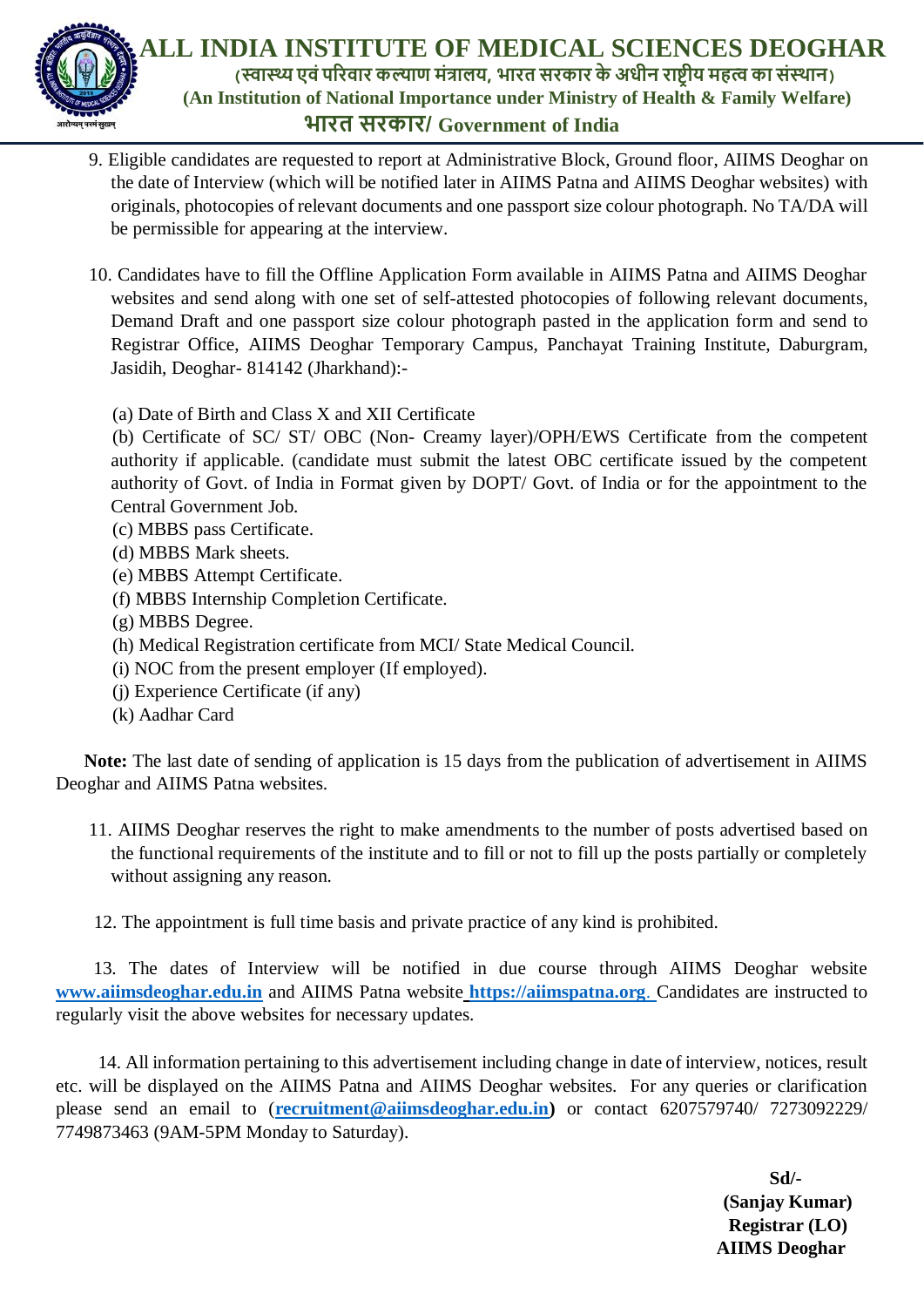

 **ALL INDIA INSTITUTE OF MEDICAL SCIENCES DEOGHAR**

**(स्वास्थ्यएवंपरिवाि कल्याण मंत्रालय, भाित सिकाि के अधीन िाष्ट्रीय महत्व का संस्थान)**

*CREARLY <b>CAN Institution of National Importance under Ministry of Health & Family Welfare* 

# **भाित सिकाि/ Government of India**

| Post applied for- | <b>JUNIOR RESIDENT (NON-ACADEMIC) AD-HOC BASIS OF 89 DAYS</b> |  |  |  |  |  |
|-------------------|---------------------------------------------------------------|--|--|--|--|--|
|                   | <b>Advt. No. AIIMS/DEO/ACAD.SEC./JR/9952</b> dated 07.06.2022 |  |  |  |  |  |

|                           | <b>Fee Details:</b>                              |                                  | D.D. No. Bank name                                    |                        |           |                                       |                                                                                                      |  |            |            |
|---------------------------|--------------------------------------------------|----------------------------------|-------------------------------------------------------|------------------------|-----------|---------------------------------------|------------------------------------------------------------------------------------------------------|--|------------|------------|
| $\mathbf{1}$              | Affix Recent Passport<br>Name (in BLOCK letters) |                                  |                                                       |                        |           |                                       |                                                                                                      |  |            |            |
| $\overline{2}$            | <b>Father's Name</b>                             |                                  |                                                       |                        |           | Size Photograph<br>duly Self attested |                                                                                                      |  |            |            |
| $\overline{\mathbf{3}}$   | <b>Date of Birth</b>                             |                                  |                                                       |                        |           |                                       |                                                                                                      |  |            |            |
|                           | (in <i>Christian</i> era)                        |                                  |                                                       |                        |           |                                       |                                                                                                      |  |            |            |
|                           |                                                  |                                  | (Please attach attested copy of relevant certificate) |                        |           |                                       |                                                                                                      |  |            |            |
| $\overline{\mathbf{4}}$   | <b>Permanent</b>                                 |                                  |                                                       |                        |           |                                       |                                                                                                      |  |            |            |
|                           | <b>Address</b>                                   |                                  |                                                       |                        |           |                                       |                                                                                                      |  |            |            |
| 5                         |                                                  |                                  |                                                       |                        |           |                                       |                                                                                                      |  |            |            |
|                           | <b>Address for</b>                               |                                  |                                                       |                        |           |                                       |                                                                                                      |  |            |            |
|                           | correspondence                                   |                                  |                                                       |                        |           |                                       |                                                                                                      |  |            |            |
| 6                         | Mobile No. /                                     |                                  |                                                       |                        |           |                                       | 7. Citizenship                                                                                       |  |            |            |
|                           | Tele. No.                                        |                                  |                                                       |                        |           |                                       |                                                                                                      |  |            |            |
| 8                         |                                                  |                                  |                                                       |                        |           |                                       |                                                                                                      |  |            |            |
|                           | E-mail id                                        |                                  |                                                       |                        |           |                                       | 9. Gender (M/F)                                                                                      |  |            |            |
| 10                        | Category                                         |                                  | <b>UR</b>                                             | <b>SC</b>              | <b>ST</b> |                                       | <b>OBC</b>                                                                                           |  | <b>OPH</b> | <b>EWS</b> |
|                           |                                                  |                                  |                                                       |                        |           |                                       | (Please tick $(\nabla)$ the appropriate category and attach attested copy of relevant certificate if |  |            |            |
|                           | seeking Reservation)                             |                                  |                                                       |                        |           |                                       |                                                                                                      |  |            |            |
|                           |                                                  |                                  |                                                       |                        |           |                                       |                                                                                                      |  |            |            |
| 11<br>SI.                 |                                                  | <b>Educational Qualification</b> |                                                       |                        |           |                                       |                                                                                                      |  |            |            |
| <b>Exam Passed</b><br>No. |                                                  | <b>Name of Institute</b>         |                                                       | <b>Year of Passing</b> |           |                                       | <b>Grade/Marks</b><br>Percentage                                                                     |  |            |            |
| $\mathbf{1}$              | 10 <sup>th</sup>                                 |                                  |                                                       |                        |           |                                       |                                                                                                      |  |            |            |
|                           |                                                  |                                  |                                                       |                        |           |                                       |                                                                                                      |  |            |            |
| $\overline{2}$            | 12 <sup>th</sup>                                 |                                  |                                                       |                        |           |                                       |                                                                                                      |  |            |            |
| $\overline{\mathbf{3}}$   |                                                  |                                  |                                                       |                        |           |                                       |                                                                                                      |  |            |            |
|                           |                                                  |                                  |                                                       |                        |           |                                       |                                                                                                      |  |            |            |

**\*Attach separate sheet if required along with attested copies of relevant documents.**

| 12         | <b>Professional Qualification</b>       |                                        |                             |                       |                              |                                                        |                         |
|------------|-----------------------------------------|----------------------------------------|-----------------------------|-----------------------|------------------------------|--------------------------------------------------------|-------------------------|
| Sl.<br>No. | <b>Professional</b><br><b>Education</b> | <b>Year of</b><br><b>Final</b><br>exam | Name of<br><b>Institute</b> | Name of<br>University | Medals &<br>awards if<br>any | <b>Total</b><br>percentage<br>obtained/<br><b>Pass</b> | No of<br><b>Attempt</b> |
|            |                                         |                                        |                             |                       |                              |                                                        |                         |
| 2          |                                         |                                        |                             |                       |                              |                                                        |                         |
| 3          |                                         |                                        |                             |                       |                              |                                                        |                         |

**\* Attempt certificate to be submitted. Attach attested copies of relevant documents.**